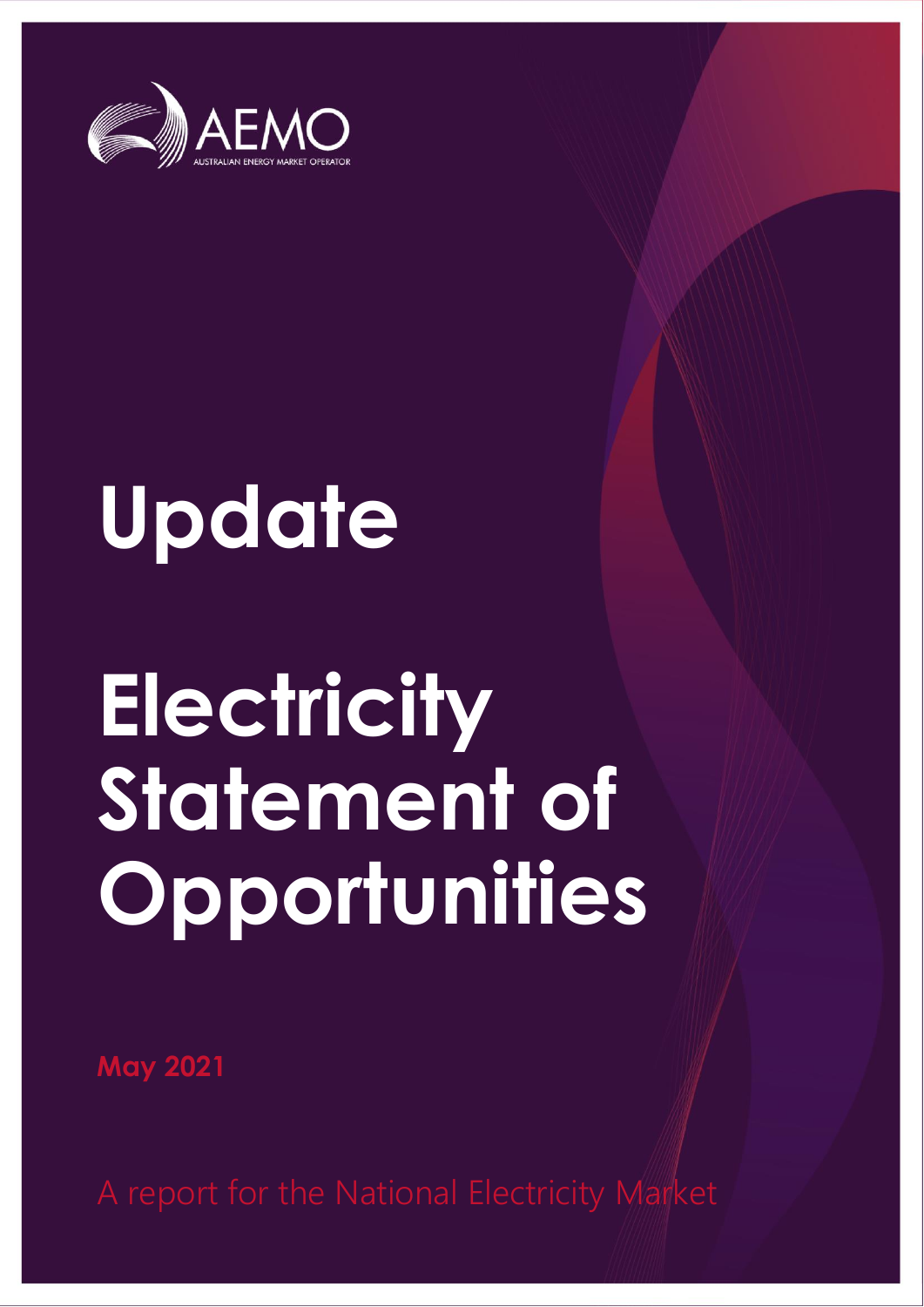## **Important notice**

### **PURPOSE**

The purpose of this publication is to provide an Update to the Electricity Statement of Opportunities for the National Electricity Market as the announced withdrawal of Yallourn Power Station in June 2028 materially changes the forecasts of the supply demand balance in South Australia and Victoria that were set out in the 2020 National Electricity Market Electricity Statement of Opportunities.

AEMO publishes this Update under clause 3.13.3A(b) of the National Electricity Rules. This publication is generally based on information available to AEMO as at 12 March 2021 unless otherwise indicated.

### **DISCLAIMER**

AEMO has made reasonable effrorts to ensure the quality of the information in this publication but cannot guarantee that information, forecasts and assumptions are accurate, complete or appropriate for your circumstances. This publication does not include all of the information that an investor, participant or potential participant in the National Electrcity Market might require, and does not amount to a recommendation of any investment.

Anyone proposing to use the information in this publication (which includes information and forecasts from third parties) should independently verify its accuracy, completeness and suitability for purpose, and obtain independent and specific advice from appropriate experts.

Accordingly, to the maximum extent permitted by law, AEMO and its officers, employees and consultants involved in the preparation of this publication:

- make no representation or warranty, express or implied, as to the currency, accuracy, reliability or completeness of the information in this publication; and
- are not liable (whether by reason of negligence or otherwise) for any statements, opinions, information or other matters contained in or derived from this publication, or any omissions from it, or in respect of a person's use of the information in this publication.

### **COPYRIGHT**

© 2021 Australian Energy Market Operator Limited. The material in this publication may be used in accordance with the [copyright permissions](http://aemo.com.au/Privacy_and_Legal_Notices/Copyright_Permissions_Notice) on AEMO's website.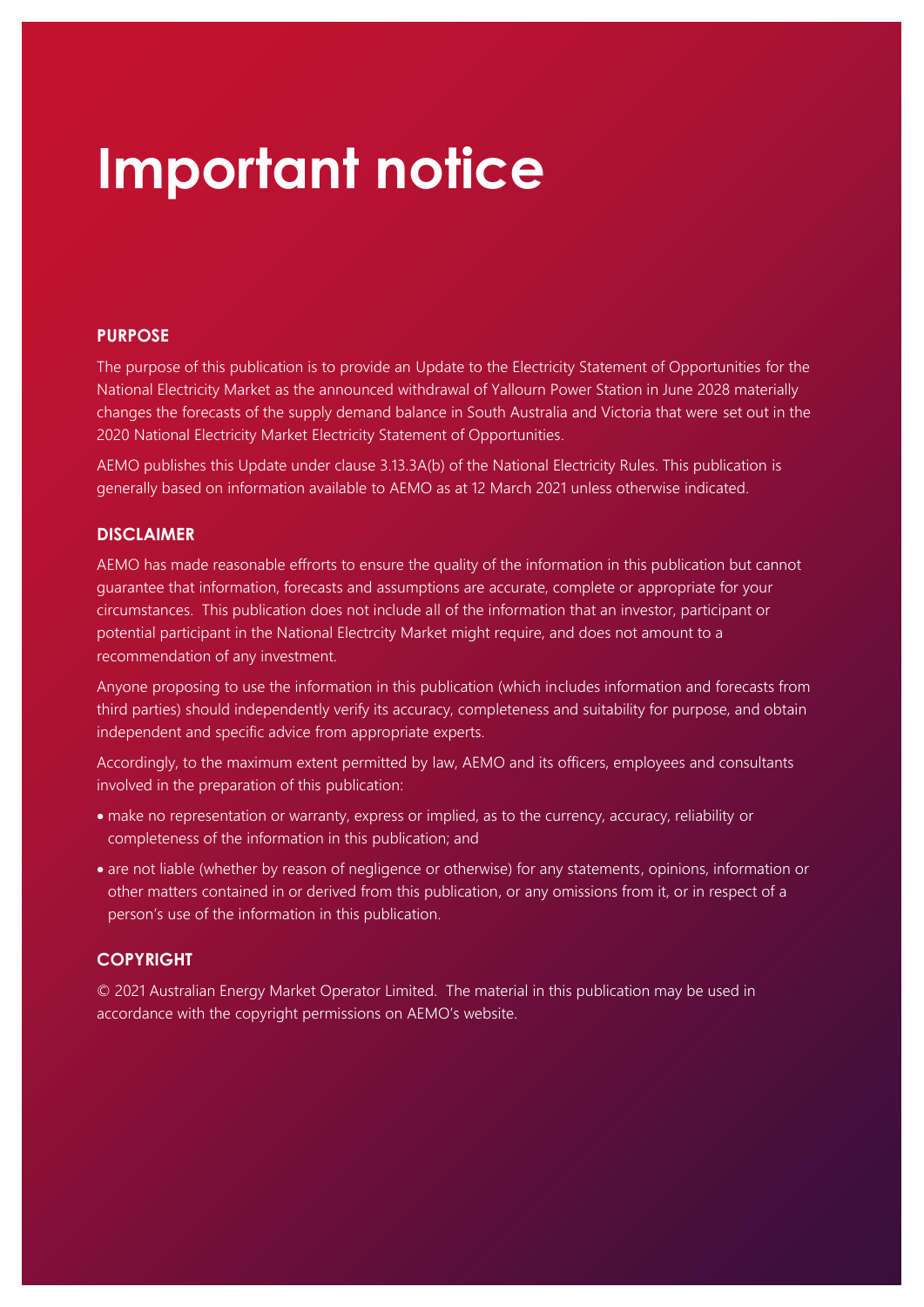# **1. ESOO Update**

National Electricity Rules (NER) clause 3.13.3A (b) requires AEMO to publish updates to the statement of opportunities as soon as practicable when new information becomes available that materially changes the supply or demand projections, including plant retirements. The recent announcement that all four units at Yallourn Power Station will be withdrawn on 30 June 2028 is considered significant new information, requiring a published update to the 2020 Electricity Statement of Opportunities (ESOO), published in August 2020<sup>1</sup>.

This ESOO Update focuses on implications for the supply demand balance over the two-year period 2028-29 to 2029-30 for Victoria and South Australia, as these are the only two regions materially impacted by the withdrawal. All inputs and model assumptions used in this ESOO Update match the 2020 ESOO, other than updates to Yallourn Power Station and other new generator information changes (see Section 1.1 for details).

The withdrawal of Yallourn Power Station may also have implications for system security, however these impacts are yet to be studied in detail.

Expected unserved energy (USE) is compared against both the Interim Reliability Measure (IRM) which aims to keep involuntary load shedding (loss of customer supply) to below 0.0006% of energy demand in a region in any given year, and the reliability standard with targets a maximum of 0.002% USE.

This update to the 2020 ESOO outlines that the earlier withdrawal of Yallourn Power Station increases the forecast of expected unserved energy (USE) above the reliability standard in Victoria from 2028-29, unless there is further commitment of dispatchable capacity.

### 1.1 Generator information

In addition to the new information about the withdrawal of Yallourn Power Station, this ESOO Update incorporates changes from AEMO's Generation Information publication, released in January 2021<sup>2</sup>. Table 1 shows capacity now considered committed<sup>3</sup> that was not included in the 2020 ESOO, including the Victorian Big Battery with 300 megawatts (MW) of capacity. In total over five gigawatts (GW) of capacity is committed for operation across the NEM<sup>4</sup>. While announcing the Yallourn withdrawal, EnergyAustralia also announced it will build a 350 MW battery in 2026<sup>5</sup>, however this project does not yet meet AEMO's commitment criteria. Nor does EnergyAustralia's recently announced 300 MW Tallawarra B peaking power plant in the Illawarra in New South Wales<sup>6</sup>.

<sup>1</sup> Se[e https://www.aemo.com.au/energy-systems/electricity/national-electricity-market-nem/nem-forecasting-and-planning/forecasting-and-reliability/nem](https://www.aemo.com.au/energy-systems/electricity/national-electricity-market-nem/nem-forecasting-and-planning/forecasting-and-reliability/nem-electricity-statement-of-opportunities-esoo)[electricity-statement-of-opportunities-esoo.](https://www.aemo.com.au/energy-systems/electricity/national-electricity-market-nem/nem-forecasting-and-planning/forecasting-and-reliability/nem-electricity-statement-of-opportunities-esoo)

<sup>&</sup>lt;sup>2</sup> Se[e https://www.aemo.com.au/energy-systems/electricity/national-electricity-market-nem/nem-forecasting-and-planning/forecasting-and-planning](https://www.aemo.com.au/energy-systems/electricity/national-electricity-market-nem/nem-forecasting-and-planning/forecasting-and-planning-data/generation-information)[data/generation-information.](https://www.aemo.com.au/energy-systems/electricity/national-electricity-market-nem/nem-forecasting-and-planning/forecasting-and-planning-data/generation-information)

<sup>&</sup>lt;sup>3</sup> Commitment criteria are on AEMO's Generation Information page, under 'Background information'.

<sup>4</sup> As at January 2021. Further detail available at [https://www.aemo.com.au/energy-systems/electricity/national-electricity-market-nem/nem-forecasting-and](https://www.aemo.com.au/energy-systems/electricity/national-electricity-market-nem/nem-forecasting-and-planning/forecasting-and-planning-data/generation-information)[planning/forecasting-and-planning-data/generation-information.](https://www.aemo.com.au/energy-systems/electricity/national-electricity-market-nem/nem-forecasting-and-planning/forecasting-and-planning-data/generation-information)

<sup>5</sup> Se[e https://www.energyaustralia.com.au/about-us/energy-generation/yallourn-power-station/energy-transition.](https://www.energyaustralia.com.au/about-us/energy-generation/yallourn-power-station/energy-transition)

<sup>6</sup> See https://www.energyaustralia.com.au/about-us/media/news/energyaustralia-gives-green-light-australias-first-net-zero-emissions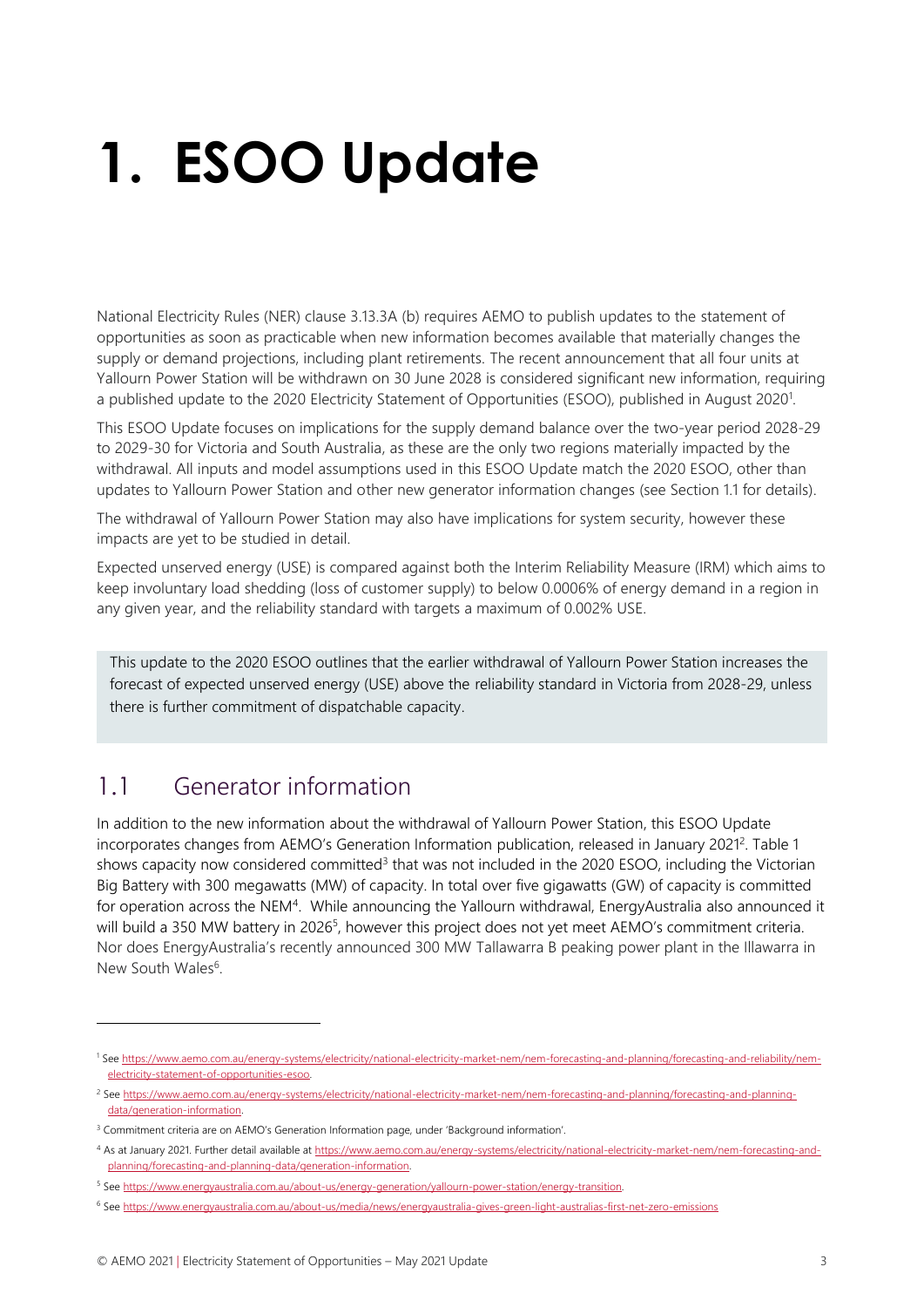| Table 1 | Changes in committed nameplate capacity in this update, for 2028-29 forecast year |  |  |
|---------|-----------------------------------------------------------------------------------|--|--|
|---------|-----------------------------------------------------------------------------------|--|--|

|                         | <b>New South</b><br>Wales <sup>1</sup> | Queensland | South<br><b>Australia</b> | <b>Tasmania</b> | <b>Victoria</b> |
|-------------------------|----------------------------------------|------------|---------------------------|-----------------|-----------------|
| <b>Wind capacity</b>    | 85                                     |            | 210                       |                 | 209             |
| Solar capacity          | 253                                    | 400        | 87                        |                 |                 |
| <b>Battery capacity</b> |                                        |            |                           |                 | 300             |
| Other capacity          |                                        |            |                           |                 | $-1,450*$       |

\* This reduction includes all four Yallourn units; however, the 2020 ESOO assumed one 350 MW unit was retired in 2029-30.

^ Excludes capacity for the Tallawarra B and Kurri Kurri OCGT generation projects as they do not yet meet AEMO's commitment criteria (as published in the January 2021 release of AEMO's Generation Information publication).

## 1.2 Expected unserved energy

The newly considered changes that are considered committed (including the earlier retirement of Yallourn) result in an increase to the forecast of expected USE for Victoria and South Australia. Expected USE for Victoria in 2028-29 and 2029-30 is forecast to exceed both the IRM and the reliability standard, while expected USE in South Australia is forecast to exceed the IRM in both years<sup>7</sup>. Compared to the 2020 ESOO, expected USE for New South Wales has decreased in both years due to newly committed generation projects in the region but still remains above the reliability standard. Figure 1 shows expected USE for this ESOO Update compared to the Central scenario 2020 ESOO outcomes, ('Base').



### **Figure 1 Indicative reliability forecast 2028-29 and 2029-30**

The changes in expected USE for Victoria are further explored in Figure 2, which separately shows the impact of the Yallourn retirement and the newly considered committed generator changes. Figure 2 shows that the retirement of Yallourn power station increases the forecast of expected USE in Victoria, but the impact on expected USE has been offset by some of the recently committed projects (which were not considered in the 2020 ESOO). These projects include 209 MW of wind capacity and 300 MW of battery capacity in Victoria.

<sup>&</sup>lt;sup>7</sup> See NER clause 3.9.3C for more information on the reliability standard and the Interim Reliability Measure